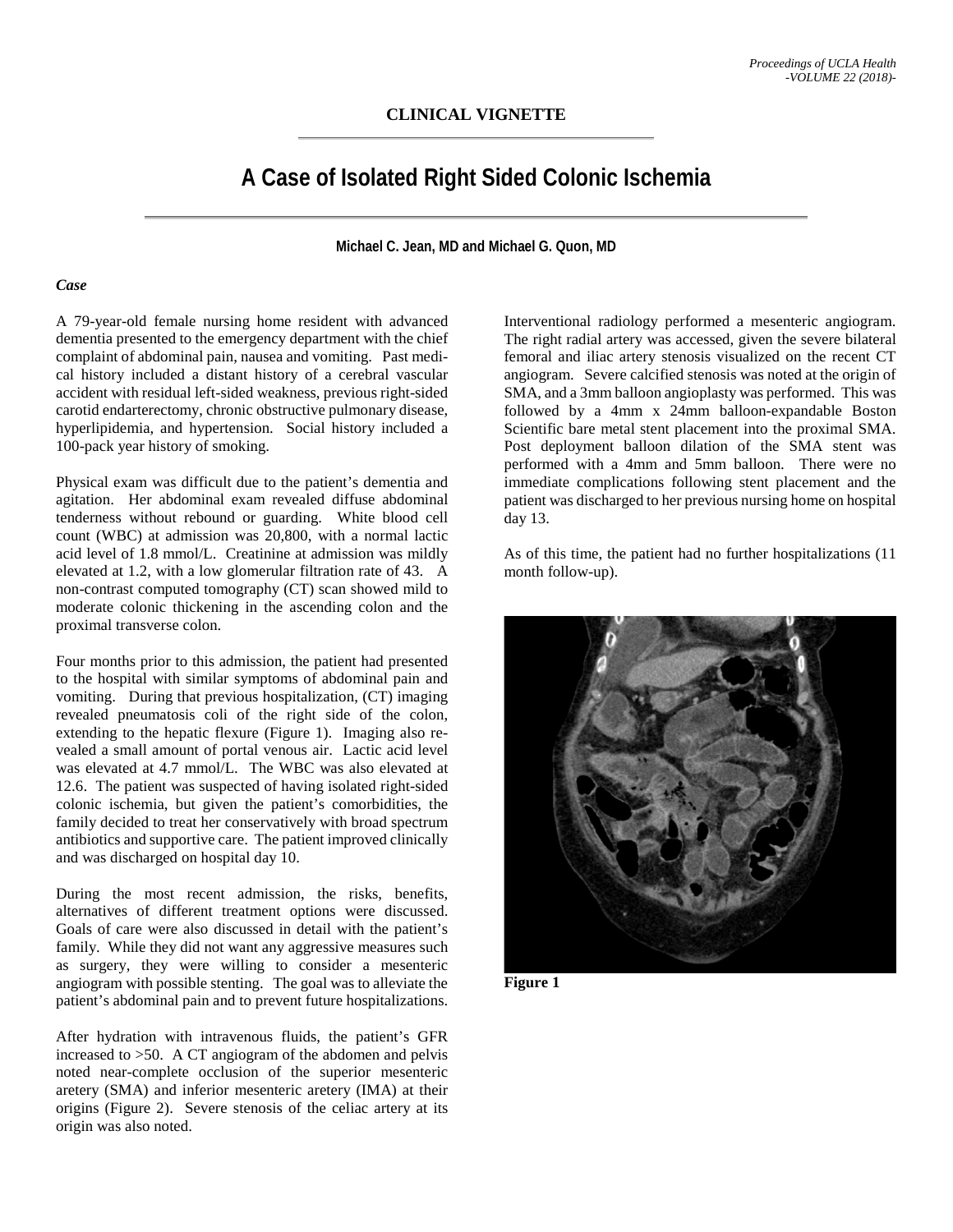



### *Discussion*

The blood supply to the colon is by three blood vessels: The SMA typically supplies the cecum to mid-transverse colon, the IMA supplies the mid-transverse colon to the anorectum, and the superior hemorrhoidal artery (a branch from the internal iliac artery) supplies the downstream portion of the rectum.

Colonic ischemia (CI) occurs when reduced blood flow leads to the inability of the colon to perform normal cellular metabolism. CI can affect any section of the colon, although the left side is most commonly affected.<sup>1</sup>

It is important to note that there is usually a difference in presentation between left-sided colonic ischemic vs isolated right sided colonic ischemia. Typical symptoms of left-sided colonic ischemia include the sudden onset of abdominal cramping or pain, fecal urgency/diarrhea, and the passage of blood within the first 24 hours of onset of symptoms. The classic symptoms usually follow in that order of sequence. 1,2 In isolated right sided colonic ischemia, abdominal pain is a more common presenting symptom, whereas the passage of blood

and diarrhea are less common. It is estimated that isolated right sided colonic ischemia occurs in 9-25.2% of cases of colonic ischemia. 1,3

It is important to recognize the distinction between right colonic ischemia and ischemia involving other segments of the colon. Right colonic ischemia is associated with a longer length of stay, higher need for surgery (54.9% vs. 10.9%, P<001), and higher risk of death (22.5 vs.  $11.9\%$  P=0.03).<sup>1,4</sup> Isolated right sided colonic ischemia is frequently the first sign of significant SMA disease, and possibly a precursor to impending acute mesenteric ischemia. Given that the SMA supplies the jejunum and ileum, this may be a heralding event of acute mesenteric ischemia, which can lead to bowel infarction and death if not recognized and treated early. 5

CT angiography should be performed on any patient with suspected isolated right side colonic ischemia.<sup>5</sup>

### *Conclusion*

Isolated right sided colonic ischemia has a worse prognosis compared with CI involving other colon regions. <sup>4</sup> It is associated with a longer hospital stay, higher need for surgery, and higher risk of death. Recognition is important as isolated right sided colonic ischemia may be a precursor of a more serious event, such as acute mesenteric ischemia. CT angiogram is recommended in cases of suspected IRCI.

## **REFERENCES**

- 1. **Brandt LJ, Feuerstadt P, Blaszka MC**. Anatomic patterns, patient characteristics, and clinical outcomes in ischemic colitis: a study of 313 cases supported by histology. *Am J Gastroenterol*. 2010 Oct;105(10):2245-52; quiz 2253. doi: 10.1038/ajg.2010.217. Epub 2010 Jun 8. PubMed PMID: 20531399.
- 2. **Montoro MA, Brandt LJ, Santolaria S, Gomollon F, Sánchez Puértolas B, Vera J, Bujanda L, Cosme A, Cabriada JL, Durán M, Mata L, Santamaría A, Ceña G, Blas JM, Ponce J, Ponce M, Rodrigo L, Ortiz J, Muñoz C, Arozena G, Ginard D, López-Serrano A, Castro M, Sans M, Campo R, Casalots A, Orive V, Loizate A, Titó L, Portabella E, Otazua P, Calvo M, Botella MT, Thomson C, Mundi JL, Quintero E, Nicolás D, Borda F, Martinez B, Gisbert JP, Chaparro M, Jimenez Bernadó A, Gómez-Camacho F, Cerezo A, Casal Nuñez E; Workgroup for the Study of Ischaemic Colitis of the Spanish Gastroenterological Association (GTECIE-AEG).** Clinical patterns and outcomes of ischaemic colitis: results of the Working Group for the Study of Ischaemic Colitis in Spain (CIE study). *Scand J Gastroenterol*. 2011 Feb;46(2):236-46. doi: 10.3109/ 00365521.2010.525794. Epub 2010 Oct 20. PubMed PMID: 20961178.
- 3. **Longstreth GF, Yao JF**. Epidemiology, clinical features, high-risk factors, and outcome of acute large bowel ischemia. *Clin Gastroenterol Hepatol*. 2009 Oct;7(10):